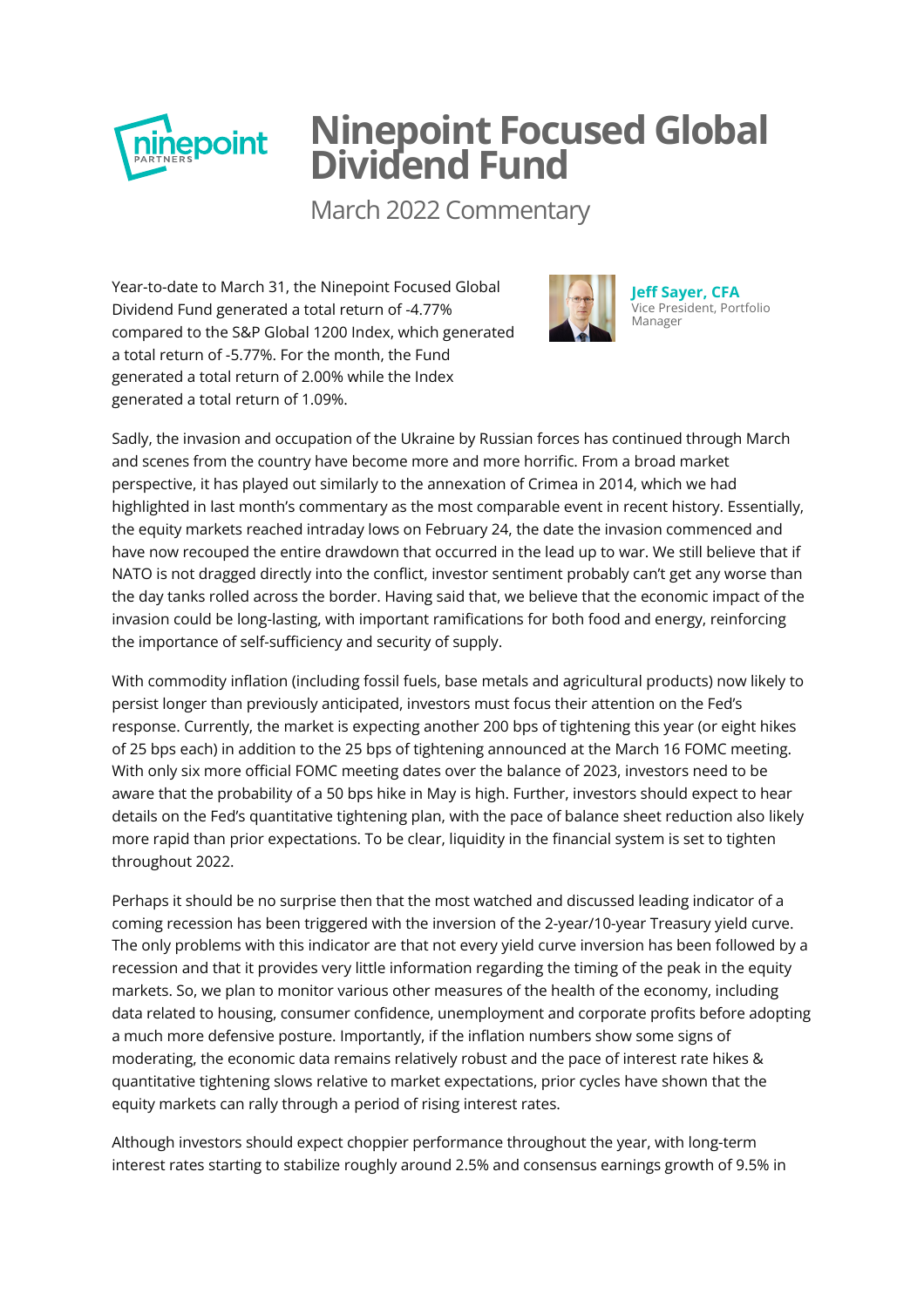2022 and 8.9% in 2023 (according to FactSet), this should be another year of positive returns for the broad equity markets. In keeping with our mandates, we are concentrating our fundamental analysis on high quality, dividend growth companies and real asset investments, including real estate and infrastructure, given the attractive risk/reward outlook over the next two to three years from recent price levels.

Top contributors to the year-to-date performance of the Ninepoint Focused Global Dividend Fund by sector included Energy (+195 bps) and Industrials (+58 bps) while top detractors by sector included Information Technology (-223 bps), Consumer Discretionary (-214 bps) and Health Care (-107 bps) on an absolute basis.

On a relative basis, positive return contributions from the Industrials (+123 bps), Energy (+100 bps) and Communication (+72 bps) sectors were offset by negative contributions from the Consumer Discretionary (-67 bps), Health Care (-56 bps) and Utilities (-35 bps) sectors.



**Source: Ninepoint Partners** 

We are currently overweight the Energy, Industrials and Consumer Staples sectors, while underweight the Consumer Discretionary, Materials and Real Estate sectors. Through the first quarter of 2022, we have been positioning the portfolio toward a barbell strategy, emphasizing high quality, secular growth and energy. Further, we are focusing on businesses with strong free cash flow, a track record of dividend growth and/or a significant share buyback program. Although it is still too early to pivot to a completely defensive positioning (emphasizing the Staples, Health Care, Utilities and Communication sectors), we are watching incoming economic data closely for signs of a slowdown.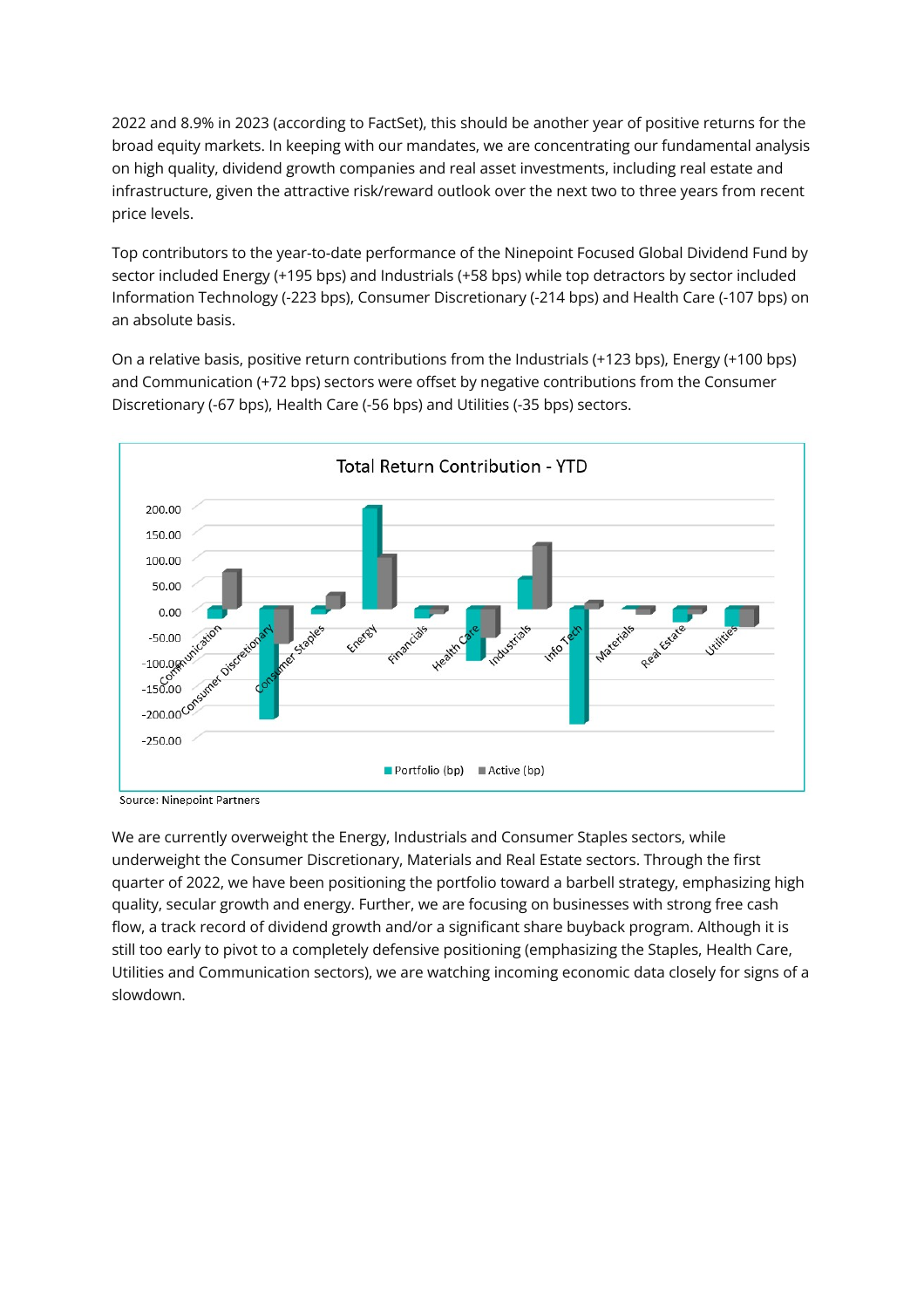

**Source: Ninepoint Partners** 

The Ninepoint Focused Global Dividend Fund was concentrated in 30 positions as at March 31, 2022 with the top 10 holdings accounting for approximately 38.2% of the fund. Over the prior fiscal year, 19 out of our 30 holdings have announced a dividend increase, with an average hike of 6.2% (median hike of 4.6%). We will continue to apply a disciplined investment process, balancing various quality and valuation metrics, in an effort to generate solid risk-adjusted returns.

**Jeffery Sayer, CFA** Ninepoint Partners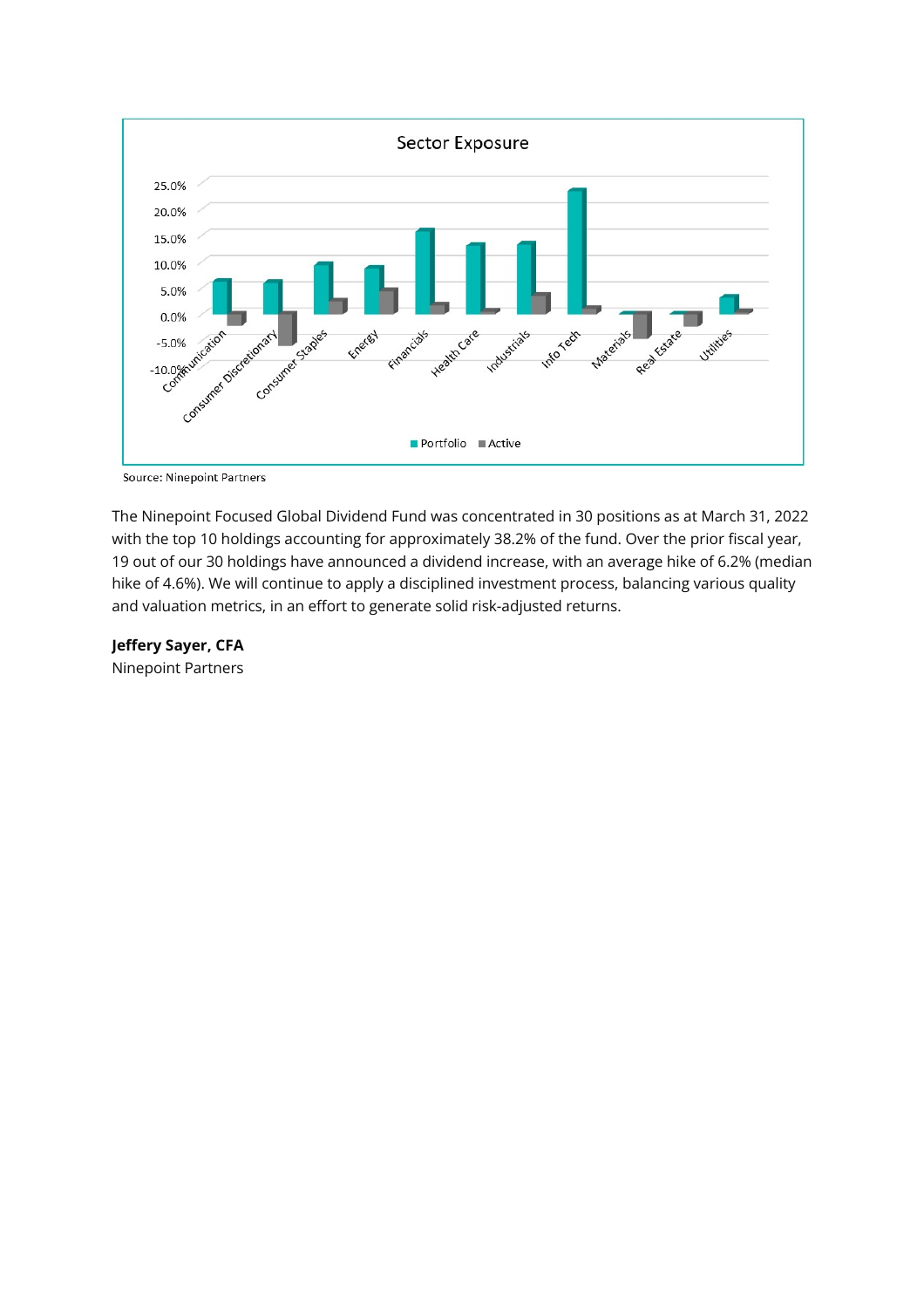## NINEPOINT FOCUSED GLOBAL DIVIDEND FUND - COMPOUNDED RETURNS<sup>1</sup> AS OF MARCH 31, 2022 (SERIES F NPP964)

|                          | 1M   | <b>YTD</b> | 3M       | 6M   | 1YR  | 3YR   | 5YR   |
|--------------------------|------|------------|----------|------|------|-------|-------|
| Fund                     | 2.0% | $-4.8%$    | $-4.8%$  | 5.7% | 8.0% | 9.7%  | 8.9%  |
| S&P Global 1200 TR (CAD) | 1.1% | $-5.8\%$   | $-5.8\%$ | 1.5% | 9.3% | 12.6% | 11.4% |

 $^{\rm 1}$  All returns and fund details are a) based on Series F shares; b) net of fees; c) annualized if period is greater than one year; d) as at March 31, 2022; e) 2015 annual returns are from 11/25/15 to 12/31/15. The index is S&P GLOBAL 1200 TR (CAD) and is computed by Ninepoint Partners LP based on publicly available index information.

**The Fund is generally exposed to the following risks. See the prospectus of the Fund for a description of these risks: ADR risk; Capital depletion risk; Capital gains risk; Class risk; Credit risk; Currency risk; Cybersecurity** risk; Derivatives risk; Exchange traded funds risk; Foreign investment risk; Inflation risk; Interest rate risk; **Liquidity risk; Market risk; Securities lending, Repurchase and reverse repurchase transactions risk; Series** risk; Short selling risk; Specific issuer risk; Tax risk.

Ninepoint Partners LP is the investment manager to the Ninepoint Funds (collectively, the "Funds"). Commissions, trailing commissions, management fees, performance fees (if any), and other expenses all may be associated with investing in the Funds. Please read the prospectus carefully before investing. The indicated rate of return for series F shares of the Fund for the period ended March 31, 2022 is based on the historical annual compounded total return including changes in share value and reinvestment of all distributions and does not take into account sales, redemption, distribution or optional charges or income taxes payable by any unitholder that would have reduced returns. Mutual funds are not guaranteed, their values change frequently and past performance may not be repeated. The information contained herein does not constitute an offer or solicitation by anyone in the United States or in any other jurisdiction in which such an offer or solicitation is not authorized or to any person to whom it is unlawful to make such an offer or solicitation. Prospective investors who are not resident in Canada should contact their financial advisor to determine whether securities of the Fund may be lawfully sold in their jurisdiction.

The opinions, estimates and projections ("information") contained within this report are solely those of Ninepoint Partners LP and are subject to change without notice. Ninepoint Partners makes every effort to ensure that the information has been derived from sources believed to be reliable and accurate. However, Ninepoint Partners assumes no responsibility for any losses or damages, whether direct or indirect, which arise out of the use of this information. Ninepoint Partners is not under any obligation to update or keep current the information contained herein. The information should not be regarded by recipients as a substitute for the exercise of their own judgment. Please contact your own personal advisor on your particular circumstances. Views expressed regarding a particular company, security, industry or market sector should not be considered an indication of trading intent of any investment funds managed by Ninepoint Partners LP. Any reference to a particular company is for illustrative purposes only and should not to be considered as investment advice or a recommendation to buy or sell nor should it be considered as an indication of how the portfolio of any investment fund managed by Ninepoint Partners LP is or will be invested. Ninepoint Partners LP and/ or its affiliates may collectively beneficially own/control 1% or more of any class of the equity securities of the issuers mentioned in this report. Ninepoint Partners LP and/or its affiliates may hold short position in any class of the equity securities of the issuers mentioned in this report. During the preceding 12 months, Ninepoint Partners LP and/or its affiliates may have received remuneration other than normal course investment advisory or trade execution services from the